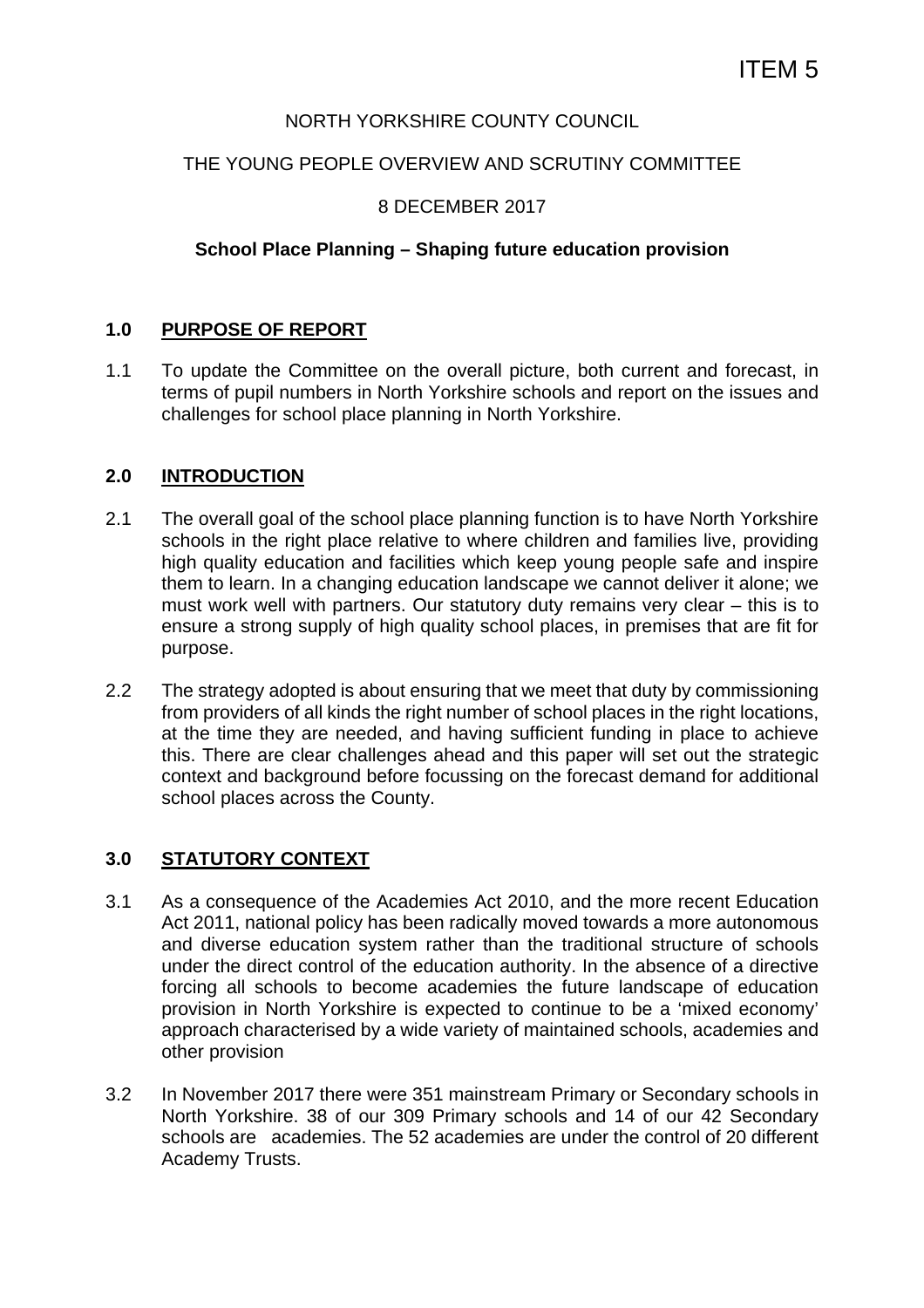- 3.3 Although the County Council supports school autonomy and will continue to work with Academies in North Yorkshire, these changes create challenges in discharging our statutory duty to ensure an adequate supply of good school places, enshrined within the Education Act 1996 and retained in subsequent legislation. The LA's role is shifting to become a 'commissioner' of school places and in future we will need to work in a very different way. Negotiating solutions with a diverse range of providers will need to be carefully managed or it could become increasingly challenging to shape and maintain the stability of the education system. The risk is that failing to do so could either lead to a significant shortfall of places or a degree of over-supply, which could make the viability and/or sustainability of some schools a critical issue.
- 3.4 Although LAs receive Basic Need funding for all categories of school they cannot at present compel an Academy to expand to meet increased need for places. Although this has not yet presented a difficulty in North Yorkshire there is a clear need to develop joint strategies between LA and Academy Trusts in areas of growth and as the need arises.
- 3.5 It is no longer possible for local authorities to create new community schools unless consideration has first been given to the creation of an Academy or, if no Academy sponsor can be found, a competition has determined that no other school provider is available. Free Schools are new Academies proposed by groups of parents, teachers or others in the local community to meet parental demand and they can be approved by the Secretary of State without the agreement of the LA. Examples from other LAs have shown they are not necessarily located in the areas of greatest demographic need which may have an impact on other local schools. To date there have been no instances of such applications in North Yorkshire.
- 3.6 The majority of Free Schools which have been approved are sponsored by existing Multi Academy Trusts. Local authorities are however able to encourage bids from sponsors to meet the demographic need for new schools. In North Yorkshire we have two examples of successful Free School Bids to support growth in both Sowerby, Thirsk and Catterick with both new schools due to open in 2019/20. In these cases the Education and Skills Funding Agency will fund, design, procure and deliver the new schools.
- 3.7 Regional schools commissioners (RSCs) act on behalf of the Secretary of State for Education and are accountable to the National Schools Commissioner. The RSC for the North of England, Janet Renou, is responsible for North Yorkshire.
- 3.8 The RSC is supported by a headteacher board (HTB). HTBs are made up of experienced academy headteachers and other sector leaders who advise and challenge RSCs on the decisions they make. RSCs main responsibilities include:
	- taking action where academies and free schools are underperforming
	- intervening in academies where governance is inadequate
	- deciding on applications from local-authority-maintained schools to convert to academy status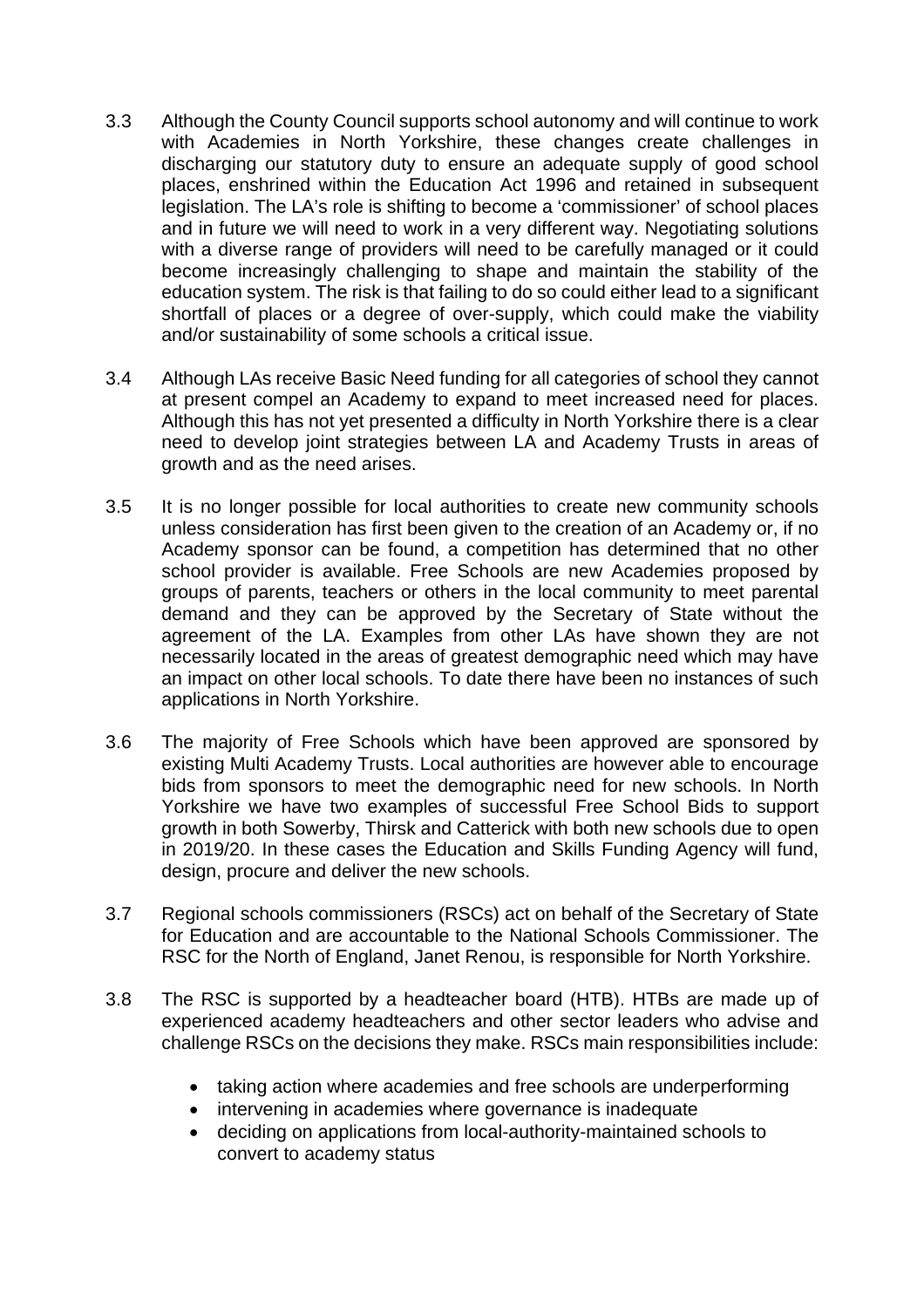- improving underperforming maintained schools by providing them with support from a strong sponsor
- encouraging and deciding on applications from sponsors to operate in a region
- taking action to improve poorly performing sponsors
- advising on proposals for new free schools and significant changes to existing academies and free schools
- advising on whether to cancel, defer or enter into funding agreements with free school projects
- 3.9 The LA works closely with the Regional Schools Commissioner to share and shape the issues around school improvement, school organisation and place planning in North Yorkshire. Discussions are regular and ongoing and there is a termly meeting between the RSC and the Corporate Director for CYPS together with their respective senior staff. Through this liaison it is hoped to secure good quality academy sponsors for new schools where that is the identified solution and also minimise the risk of any academy/ free school activity which could have a negative impact on existing arrangements.
- 3.10 A large proportion of North Yorkshire's Schools are faith based covered by the 4 different Diocesan Authorities which cover the County. Again a termly meeting is held between the Diocesan Directors and the Corporate Director for CYPS together with their respective senior staff. This liaison enables a co-ordinated approach to school improvement, school organisation and school place planning for the Diocesan schools.
- 3.11 The DfE monitor and are critical of the amount of new school places that are provided in schools which are judged by Ofsted to be requiring improvement or inadequate. This aligns with our aspiration that all NY schools should be good or outstanding and to only expand those that meet this criteria. However with significant distances between some of our schools there may be a small number of scenarios where we have no option but to expand a school that is not performing as we would hope in order to ensure place sufficiency.

# **4.0 HOUSING AND SCHOOL PLACE PLANNING**

- 4.1 The seven District/Borough Councils and two National Park authorities determine housing development policy in North Yorkshire. Planning authorities are at various stages of reviewing local plans and producing Local Development Frameworks or Local Plans for the medium to long-term. In most cases specific site allocations have yet to be determined. There are significant housing allocations identified in a number of Districts including Selby, Harrogate and Scarborough. The early stage proposals for the major expansion of Catterick Garrison are potentially the single biggest challenge for school place planning in the coming years.
- 4.2 There are major developments proposed for the following areas which could create the need for new school buildings or wholly new schools and other services for young people and their families in the coming years: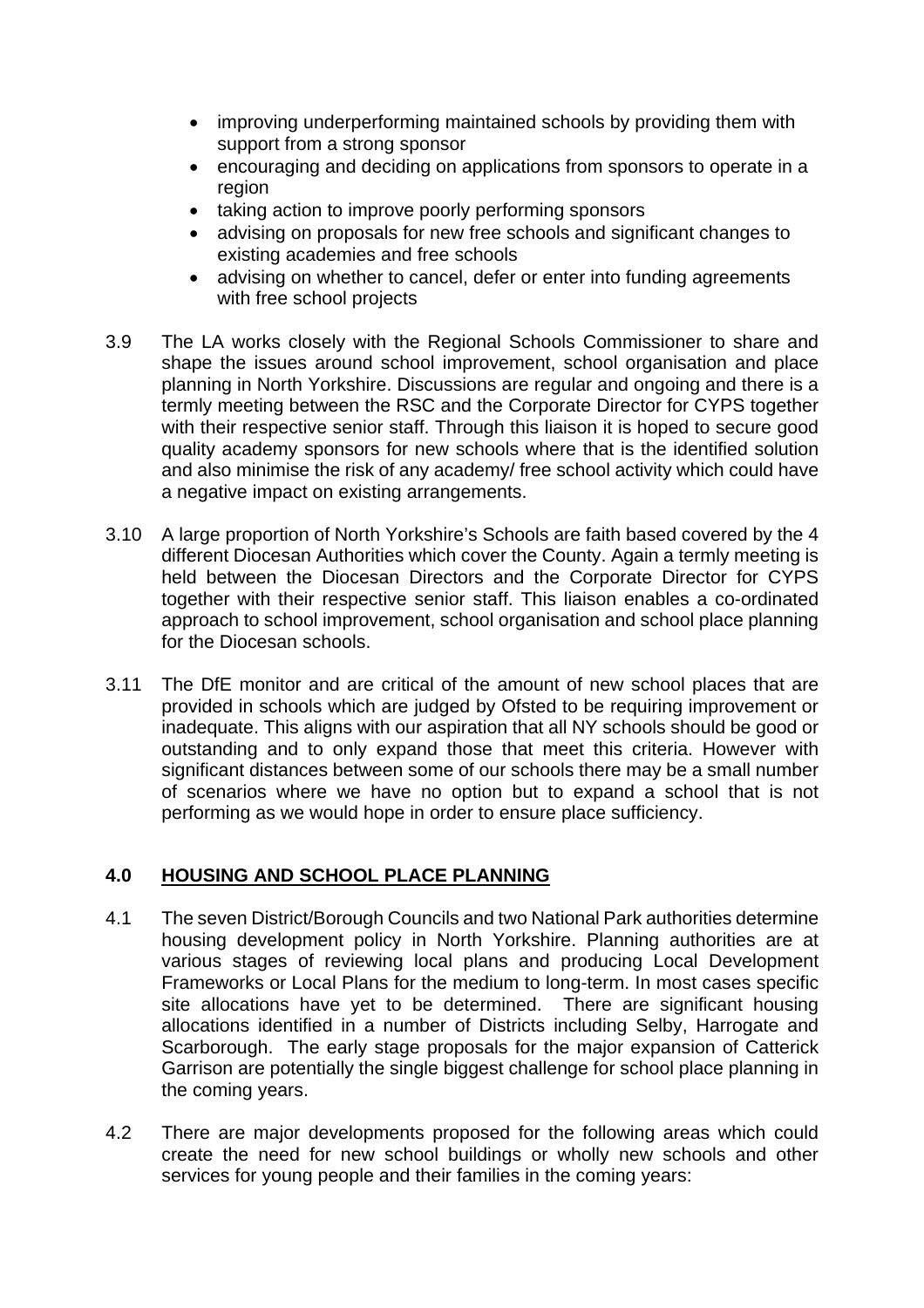- Selby Urban
- Harrogate Town
- Norton and Malton
- Catterick
- Knaresborough
- **•** Thirsk
- Northallerton
- Scarborough
- Sherburn in Elmet
- Skipton
- 4.3 The County Council is working closely with District Councils to understand the infrastructure impacts of proposals for housing to ensure that such developments are sustainable. The County Council has for many years had a policy of aiming to secure contributions towards education provision wherever possible. This has become significantly more challenging in the context of Community Infrastructure Levy (CIL) replacing to a large extent the ability to secure s.106 contributions in respect of individual housing developments and rules around the pooling of contributions from multiple developments to fund pieces of infrastructure.
- 4.4 For those parts of the County that have not yet adopted CIL we are able to continue securing agreements for dedicated s.106 education sums via developer contributions. This maximises our position and the Capital Programme is supported by approximately £20m of s.106. However where CIL has been adopted the principle is that the District Council's collect a set sum per unit from all developments under a charging schedule and then distribute to infrastructure projects under their agreed policy. This introduces uncertainty that the school place need arising from a housing scheme will be supported by developer contributions.
- 4.5 The housing assumptions in this report make use of the latest information provided by the District Councils on completions and outstanding permissions. Information on completions may be subject to delay and some approvals do not proceed to construction so housing information should only be regarded as a guideline.

## **5.0 FORECASTING PUPIL NUMBERS**

- 5.1 County and District-wide pupil forecasts are updated annually. The County is divided into a series of planning areas for primary and secondary school place planning purposes.
- 5.2 Every term pupil forecasts for each planning area and for individual schools are refreshed. Individual school forecasts take account of the actual numbers of pupils in schools as well as the impact of forecast changes to the birth rate and migration. This is important because in many places patterns of parental preference mean that many children attend schools other than their 'catchment' school. Officers continuously monitor the fluctuating numbers against net capacity within schools in order to identify where shortfalls may be emerging.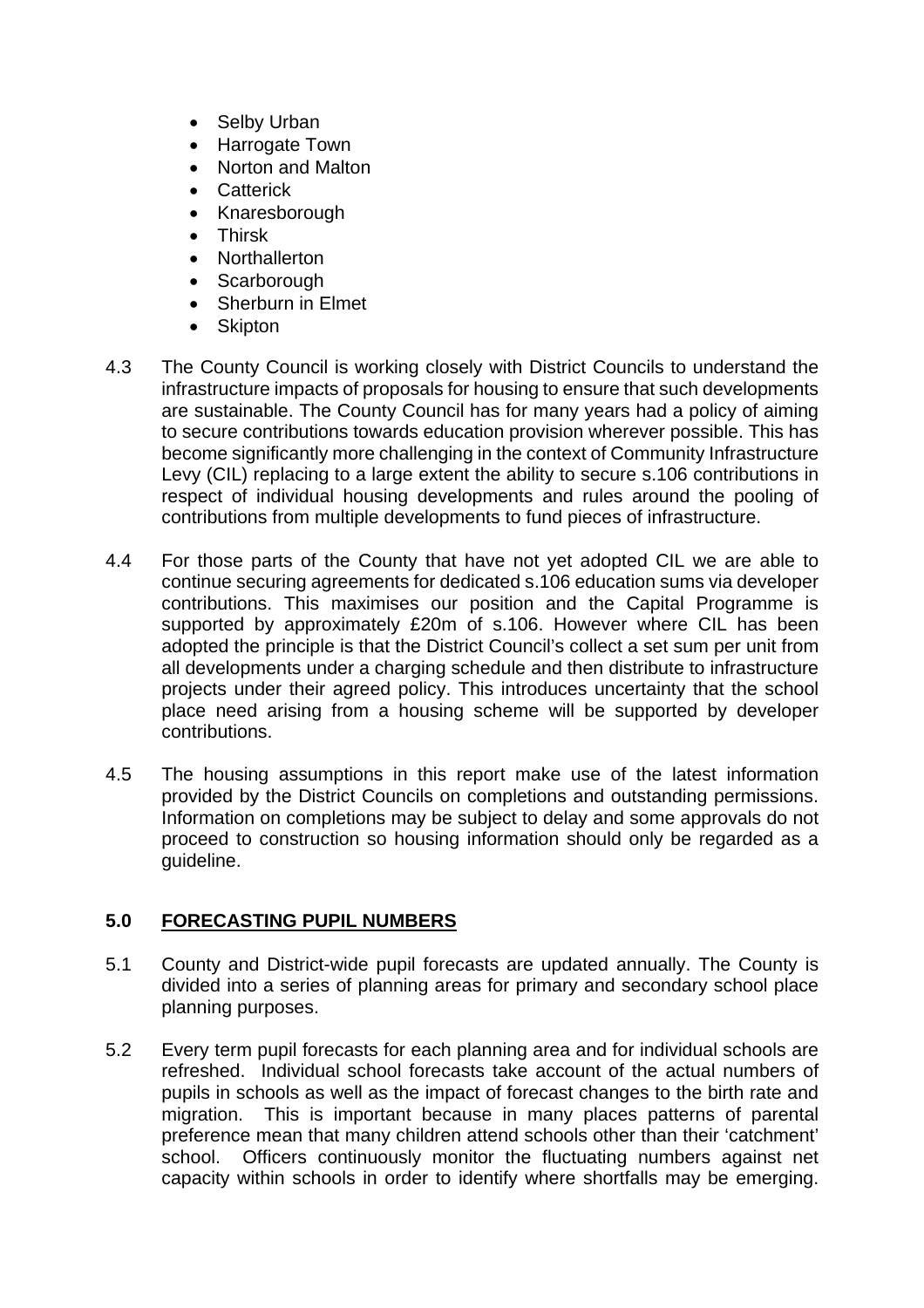Although accuracy of forecasting has been found to be good, it should be noted that pupil numbers can and do change as children move in and out of schools. The housing position can change rapidly and sometimes with little warning. The forecasts in the appendices are the best assessment that can be made of the medium term position. They are based on actual numbers in primary and secondary schools as at October 2017.

- 5.3 Our established forecasting method depends on three year trends to assess which way the numbers might be expected to move and is dependent on birth statistics drawn from the Office of National Statistics (ONS).
- 5.4 The capacity figures used for schools are based on the 'net capacity assessment method' which has been in use since June 2002. They are currently correct but may change over time. There is no requirement for Academies or Free Schools to assess net capacity so their capacity is based on that agreed as part of their funding agreement. The net capacity indicates the number of places available in a school based on the physical capacity of the building and school organisation (i.e. class structure). It is used to indicate the number of places which are surplus or additional places needed compared with the number of pupils on roll.

# **6.0 FUNDING**

- 6.1 Since the General Election there has been no announcement to confirm the continuation of the Free School programme. NYCC has benefitted financially from the two successful Free School bids and it would be of significant concern if the LA were faced with meeting the costs of providing the totality of the required school places across the county in the medium to long-term. The funding the LA would have for these purposes would be Basic Need grant allocated from Central Government and developer contributions. These combined would be insufficient if the impacts from new housing identified at 4.2 were to be realised.
- 6.2 The Basic Need funding allocated to the LA is on the basis of shortfalls calculated through the annual School Capacity return (SCAP). The SCAP return for 2016 was used to calculate our latest allocation in Spring 2017 of £4.4m which is the amount assessed as being required to fund our additional place requirement up to 19/20 (allowing for places which have been identified and funded in previous years).

| Year  | <b>Basic Need</b> |  |
|-------|-------------------|--|
| 13/14 |                   |  |
| 14/15 | £3,126,623        |  |
| 15/16 | £19,168,081       |  |
| 16/17 | £20,401,617       |  |
| 17/18 | £809,721          |  |
| 18/19 | £0                |  |
| 19/20 | £4,434,956        |  |

6.3 The allocations of Basic Need received by NYCC have been: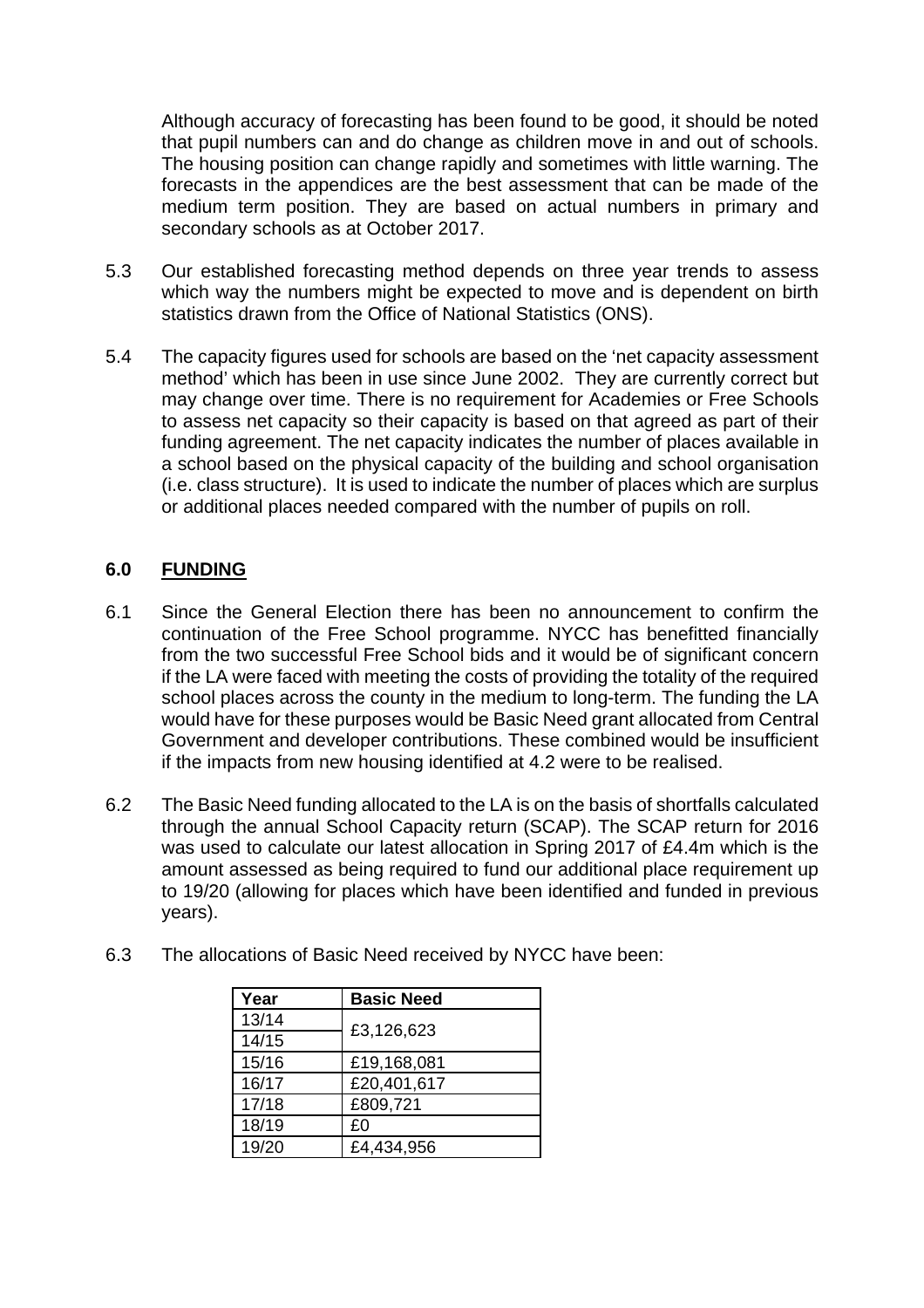6.4 A £58m programme (including developer contributions) was approved by the Executive on 30 September 2014. Then, in May 2016, the three year Basic Need programme running from April 2014 to March 2017 was reviewed and proposals for investment in additional places up to 2018/19 were agreed. Priorities for places beyond September 2019 will be brought forward when the programme is reviewed in Spring 2018.

## **7.0 PUPIL NUMBERS**

#### *7.1 Surplus places*

- 7.1.1 North Yorkshire has historically had a significant level of surplus school places in both primary and secondary schools as pupil numbers have fallen. Approximately 13.9% of primary places and 20% of secondary places are currently surplus. These places are distributed unevenly across individual schools and across areas. Many of them are in small rural schools where the younger population is reducing. In other places there are highly successful and popular schools which are at or above capacity and where numbers are growing.
- 7.1.2 In recent years a significant proportion of surplus accommodation has been released for use for extended services and children's centre activities. Surplus temporary classrooms have been removed wherever possible.

## *7.2 Overall pupil numbers*

7.2.1 The total North Yorkshire school population reached a peak in 2002 of 86,405. By 2017 this had fallen to 79,167. It is forecast to rise 80,011 by 2021/22 (excluding housing yield).

## *7.3 Primary pupil numbers*

- 7.3.1 The North Yorkshire primary school population reached its high point a little over 45,000 in the late 1990s; by 2011 it had fallen to 40,530, a reduction of approximately 10%. Numbers have now reached their lowest point and have been rising again. The total primary roll in October 2017 was 42,759. Numbers based purely on trend and underlying demographics are now forecast to fall slightly again to 41,507 by 2022/23. This forecast decrease is not evenly paced over time nor evenly distributed across the County and the impacts locally will depend on a number of factors including the pace of housing development, local demographics, migration rates, patterns of parental preference and existing surplus capacity in schools.
- 7.3.2 The most important factor of these is housing development. Importantly once the pupil yield impact of new housing with planning permission is factored in there is the potential for an additional 5070 primary aged pupils to be realised. It is highly unlikely all of this housing would be delivered by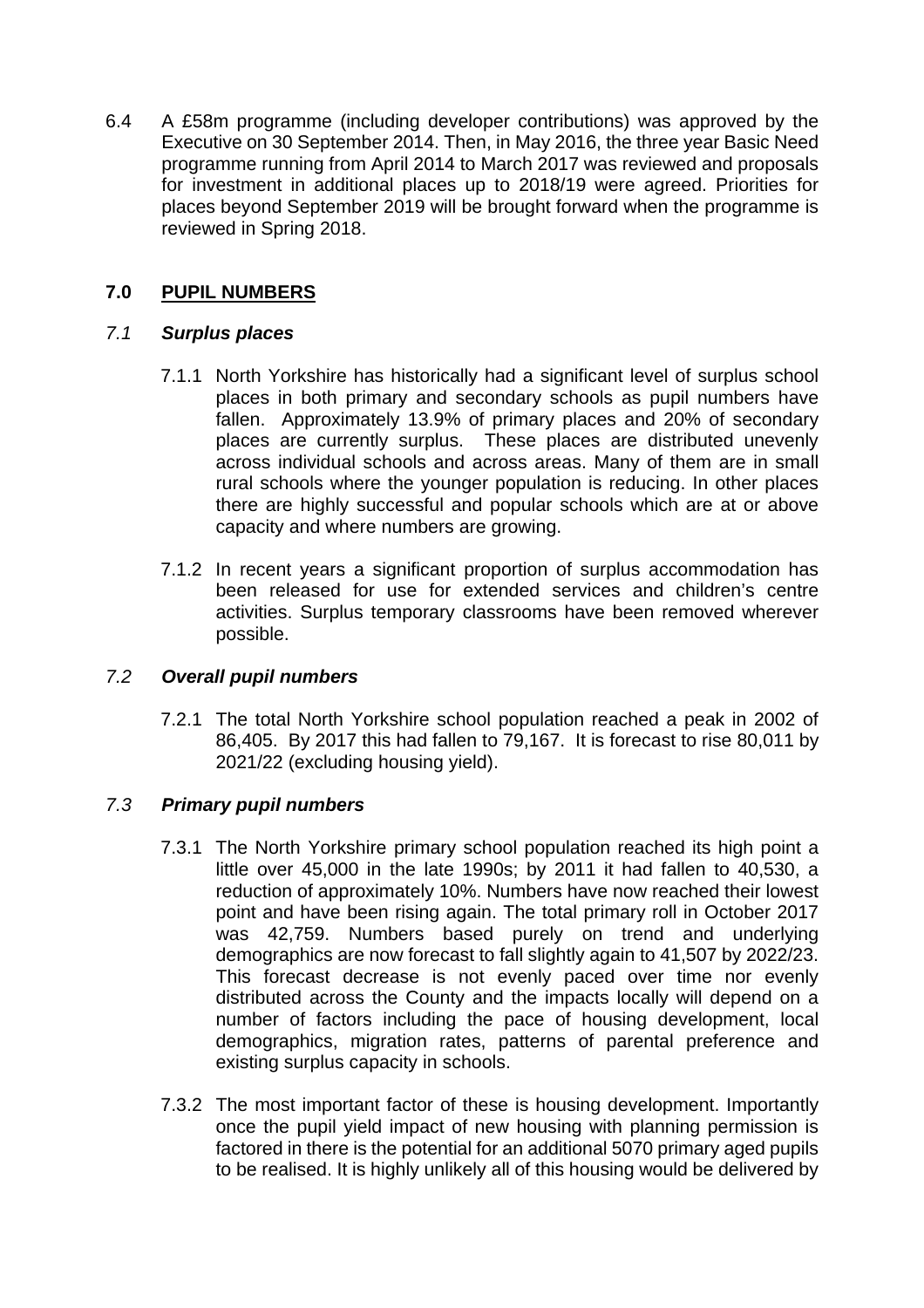2022/23 but, if that were to be the case, it would increase the total primary roll to 46,577, which would represent an 8.9% increase on current levels.

- 7.3.3 Across the county there are currently 49,644 school places. Therefore in overall terms there are sufficient places in North Yorkshire for all the primary school pupils who will need them both now and in the longer term. However, this overall position conceals a number of development 'hotspots' and places where significant surplus places are likely to remain.
- 7.3.4 In some parts of North Yorkshire the increased pupil numbers will absorb existing surplus places rather than creating the need for additional places. In others there will be need for investment in additional capacity through the Basic Need programme.
- 7.3.5 It should be noted that in many schools surplus capacity was not physically removed to take account of falling numbers but used differently to address changing patterns of curriculum delivery. Some of this space is being brought back into use to meet growing need rather than physically expanding schools. The physical expansions that have been delivered have added over 1700 places since 2013.

#### *7.4 Secondary pupil numbers*

- 7.4.1 There are currently 36,408 pupils in secondary schools. Secondary pupil numbers will rise to 38,504 by 2022/23 against 45,832 places available. This increase masks declining numbers in some small rural secondary schools which will create issues for some schools in relation to financial sustainability and their ability to deliver a broad curriculum.
- 7.4.2 Again the pupil yield impact of new housing that has planning permission is an important factor with the potential to realise and additional 2570 secondary aged pupils. It is highly unlikely all of this housing would be delivered by 2022/23, but if that were to be the case it would increase the total secondary roll to 41,011 which would represent a 12.6% increase on current levels.

#### *7.5 Area by area analysis*

- 7.5.1 The annual SCAP return works on the basis of forecast pupil shortfalls and surpluses being viewed across a collective of local schools called planning areas. In North Yorkshire Primary school places are planned across 55 geographically based planning areas based on towns and their rural hinterlands. Secondary schools serve a larger geographical area. There are 22 secondary planning areas.
- 7.5.2 Urban areas where most new housing will be located are generally in separate planning areas. This ensures that the growth in towns is not masked by the decline in pupil numbers in more rural areas. It ensures that the funding for additional places is maximised. It reflects patterns of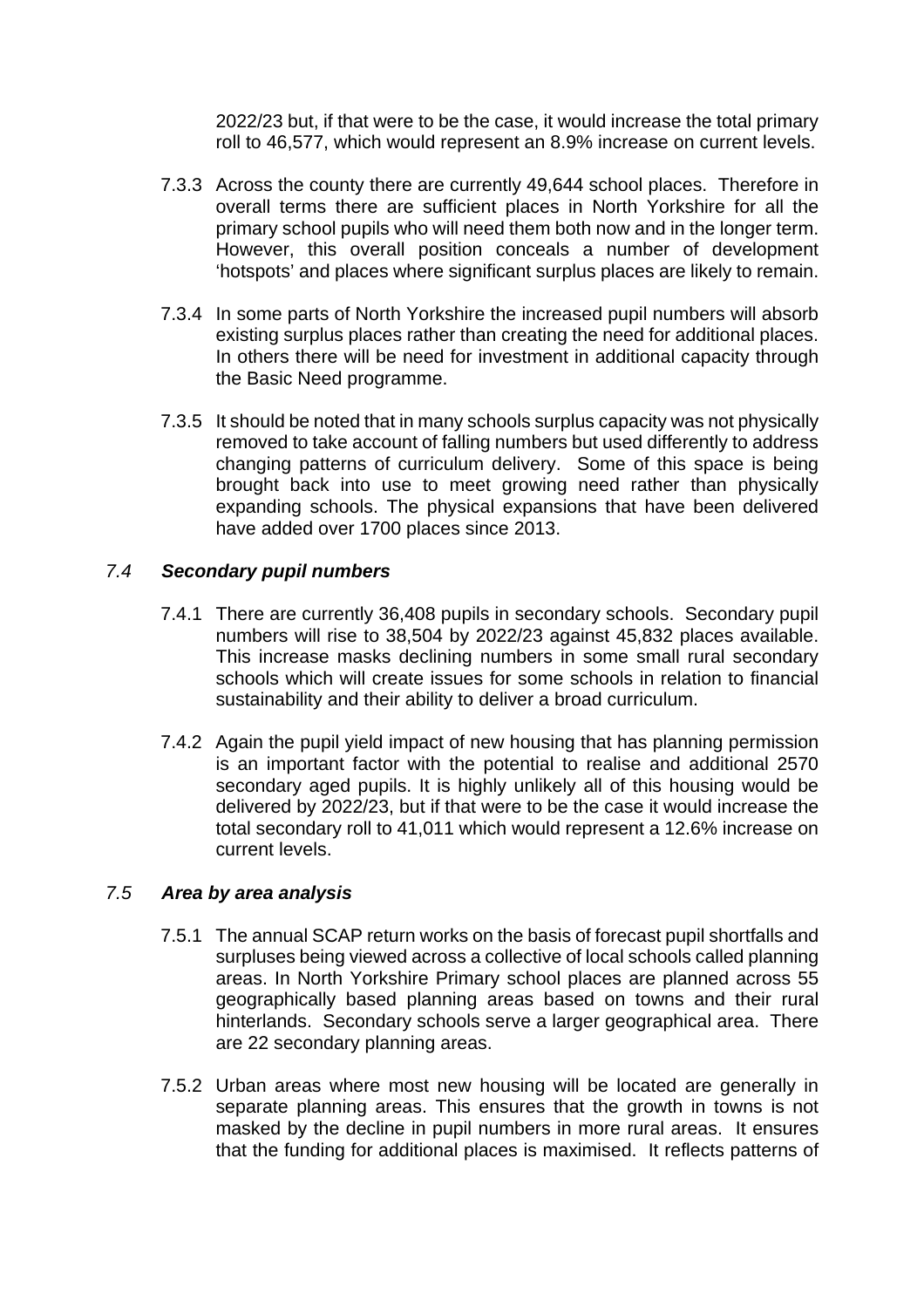parental preference and the geographical proximity of schools to each other.

- 7.5.3 In the short to medium term account is taken of housing developments with planning permission and the predicted yield of pupils from those developments is factored in to forecasts. Local plan housing allocations are also monitored in terms of longer term strategic planning but there is less certainty over whether or when such developments will happen so additional places are not actively planned for until there is some degree of certainty the housing will materialise.
- 7.5.4 The tables at Appendices A and B provide detail for each planning area of the number of places available, current and predicted future pupil numbers and a forecast of surpluses and shortfalls to September 2022.
- 7.5.5 The planning areas where a shortfall in places is predicted are:

## **Primary**

- Barlby
- Boroughbridge
- Catterick Garrison & Outer
- Easingwold
- Harrogate Urban East & West
- Knaresborough
- Malton and Norton
- Northallerton
- Scarbough North
- Selbv
- Sherburn-in-Elmet
- Skipton
- South Craven & Outer
- Tadcaster Outer
- Thirsk & Outer

#### **Secondary**

- Central Ryedale
- Harrogate and rural
- Ripon and rural
- Sherburn and Tadcaster
- South Craven
- Thirsk and rural

#### *7.6 Meeting the demand*

7.6.1 The proposals for addressing the identified shortfalls are shown at Appendix C.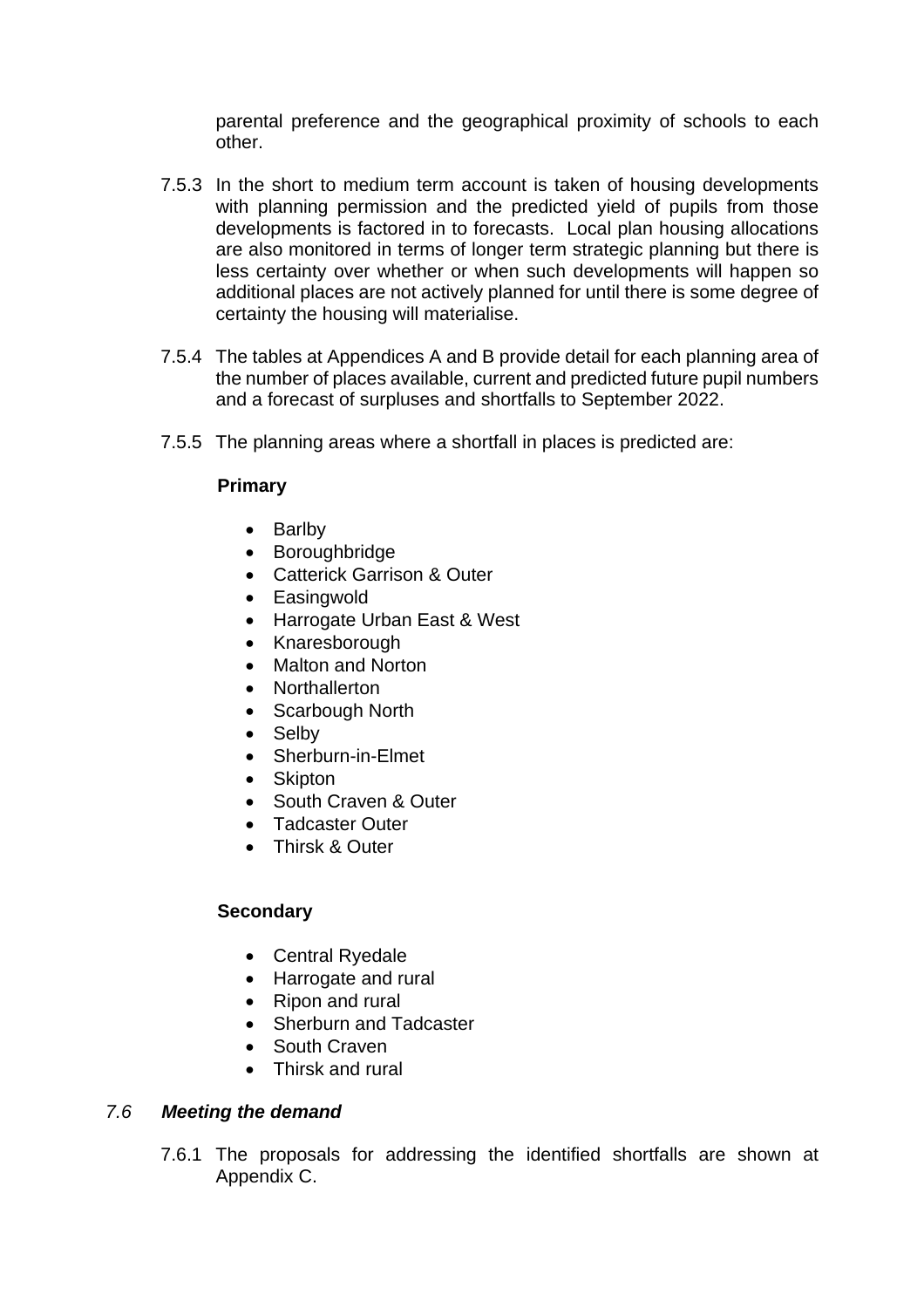#### **8.0 RECOMMENDATIONS**

8.1 The Young People Overview and Scrutiny Committee note the information in this report.

#### **STUART CARLTON, CORPORATE DIRECTOR CHILDREN AND YOUNG PEOPLES SERVICE**

County Hall, **Northallerton** 

**Appendix A – Primary pupil forecasts by planning area Appendix B – Secondary pupil forecasts by planning area Appendix C – Proposals for meeting demand** 

**Background documents: Executive Report 24 May 2016 – Basic Need Programme 2015-18** 

Report compiled by: Andrew Dixon, Strategic Planning Manager, Education and Skills Nicola Howells – Development Support Officer, Education and Skills

Date: December 2017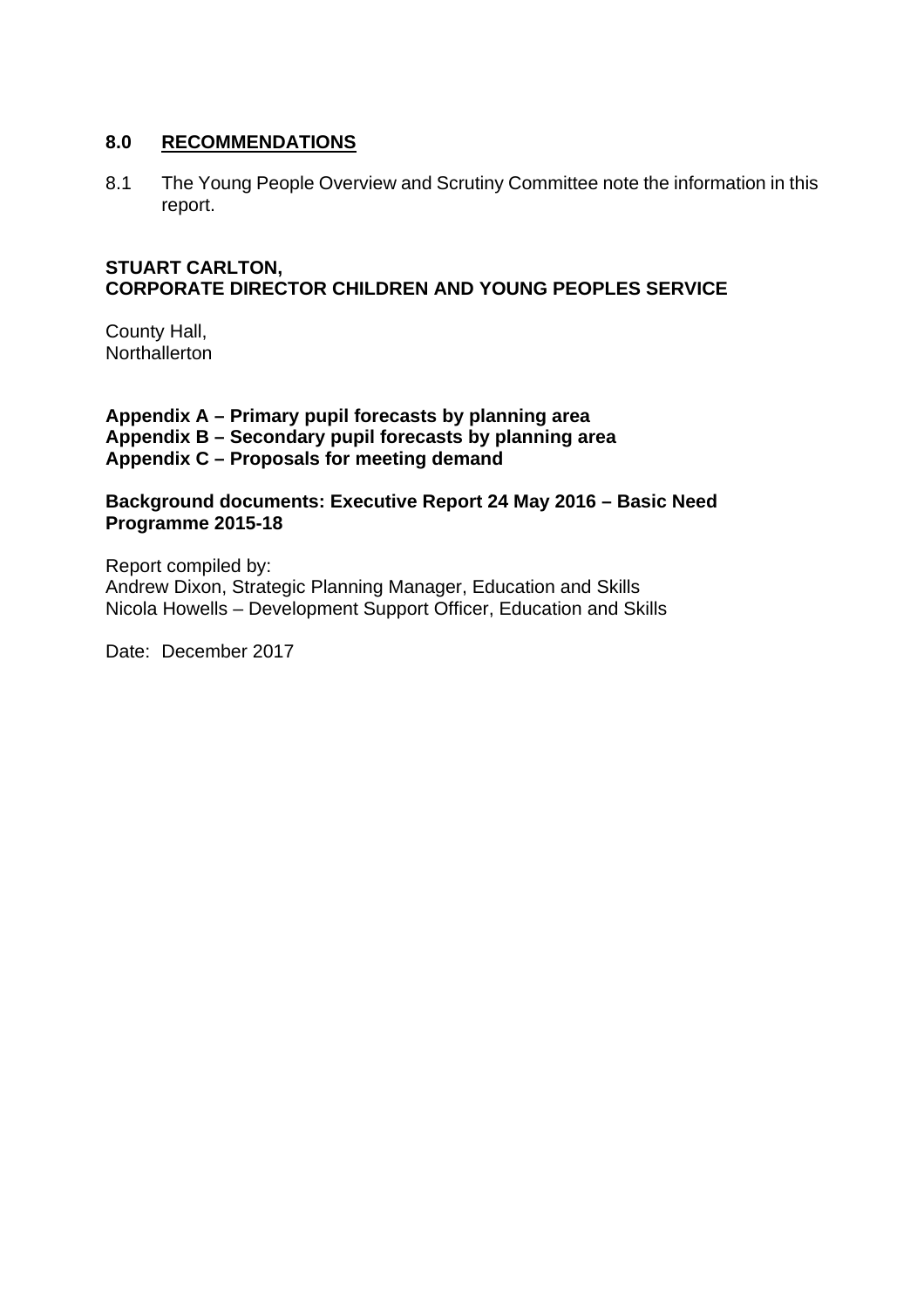#### **APPENDIX A**

#### **PRIMARY SCHOOL FORECASTS BY PLANNING AREA**

| <b>Planning Area</b>      | Capacity | <b>Roll Oct</b><br>2017 | Current<br>Surplus/<br>Shortfall | Forecast<br>Sept 2022 | <b>Yield from</b><br>housing<br>approved | Forecast<br>Surplus/<br>Shortfall |
|---------------------------|----------|-------------------------|----------------------------------|-----------------------|------------------------------------------|-----------------------------------|
| <b>Barlby</b>             | 497      | 498                     | $-1$                             | 481                   | 284                                      | $-268$                            |
| <b>Bedale</b>             | 401      | 331                     | 70                               | 337                   | 22                                       | 42                                |
| <b>Bedale Outer</b>       | 955      | 619                     | 336                              | 663                   | 40                                       | 252                               |
| Boroughbridge             | 449      | 347                     | 102                              | 319                   | 149                                      | $-19$                             |
| Boroughbridge Outer       | 784      | 556                     | 228                              | 571                   | 62                                       | 151                               |
| <b>Catterick Garrison</b> | 1191     | 1037                    | 154                              | 1159                  | 86                                       | $-54$                             |
| <b>Catterick Outer</b>    | 807      | 653                     | 154                              | 723                   | 122                                      | $-38$                             |
| Easingwold                | 297      | 258                     | 39                               | 262                   | 103                                      | $-68$                             |
| Easingwold Outer          | 998      | 856                     | 142                              | 774                   | 29                                       | 195                               |
| Filey                     | 548      | 459                     | 89                               | 455                   | 37                                       | 56                                |
| <b>Filey Outer</b>        | 423      | 366                     | 57                               | 336                   | 30                                       | 57                                |
| Harrogate Outer           | 1283     | 1154                    | 129                              | 1029                  | 154                                      | 100                               |
| Harrogate Urban Central   | 2380     | 2127                    | 253                              | 1967                  | 230                                      | 183                               |
| Harrogate Urban East      | 1138     | 1111                    | 27                               | 1060                  | 80                                       | $-2$                              |
| Harrogate Urban West      | 2093     | 2056                    | 37                               | 1868                  | 319                                      | $-94$                             |
| Knaresborough             | 1190     | 1135                    | 55                               | 1034                  | 226                                      | $-70$                             |
| Knaresborough Outer       | 433      | 393                     | 40                               | 341                   | 67                                       | 25                                |
| <b>Malton and Norton</b>  | 1134     | 1112                    | 22                               | 1163                  | 162                                      | $-191$                            |
| Malton and Norton Outer   | 934      | 818                     | 116                              | 882                   | 39                                       | 13                                |
| Masham Area               | 151      | 137                     | 14                               | 128                   | $\overline{2}$                           | 21                                |
| Nidderdale Outer          | 266      | 224                     | 42                               | 206                   | 27                                       | 33                                |
| North Craven Outer        | 844      | 547                     | 297                              | 521                   | 44                                       | 279                               |
| North Ryedale             | 1020     | 839                     | 181                              | 853                   | 91                                       | 76                                |
| North Ryedale Outer       | 594      | 464                     | 130                              | 457                   | 9                                        | 128                               |
| Northallerton             | 1347     | 1199                    | 148                              | 1161                  | 192                                      | $-6$                              |
| Northallerton Outer       | 784      | 604                     | 180                              | 614                   | 90                                       | 80                                |
| Pateley Bridge Area       | 119      | 80                      | 39                               | 64                    | $\overline{\mathcal{L}}$                 | 51                                |
| Ripon                     | 1402     | 1198                    | 204                              | 1104                  | 44                                       | 254                               |
| <b>Ripon Outer</b>        | 647      | 562                     | 85                               | 529                   | 19                                       | 99                                |
| Scarborough Central       | 2369     | 2221                    | 148                              | 2146                  | 100                                      | 123                               |
| Scarborough North         | 1257     | 1244                    | 13                               | 1178                  | 145                                      | $-66$                             |
| Scarborough Outer         | 1106     | 1062                    | 44                               | 1062                  | 41                                       | 3                                 |
| Scarborough South         | 1119     | 844                     | 275                              | 789                   | 278                                      | 52                                |
| Selby                     | 1614     | 1413                    | 201                              | 1548                  | 185                                      | $-119$                            |
| Selby Outer North         | 1034     | 930                     | 104                              | 948                   | 64                                       | 22                                |
| Selby Outer South         | 1970     | 1714                    | 256                              | 1566                  | 287                                      | 117                               |
| Settle                    | 210      | 179                     | 31                               | 176                   | 18                                       | 16                                |
| Sherburn                  | 840      | 690                     | 150                              | 758                   | 258                                      | $-176$                            |
| <b>Sherburn Outer</b>     | 905      | 832                     | 73                               | 819                   | 94                                       | -8                                |
| <b>Skipton</b>            | 1169     | 1029                    | 140                              | 1004                  | 189                                      | $-24$                             |
| <b>Skipton Outer</b>      | 1260     | 1052                    | 208                              | 1032                  | 42                                       | 186                               |
| South Craven              | 686      | 647                     | 39                               | 709                   | 32                                       | $-55$                             |
| South Craven Outer        | 508      | 506                     | $\overline{2}$                   | 506                   | 16                                       | $-14$                             |
| Stokesley                 | 399      | 277                     | 122                              | 232                   | 97                                       | 70                                |
| <b>Stokesley Outer</b>    | 990      | 706                     | 284                              | 662                   | 10                                       | 318                               |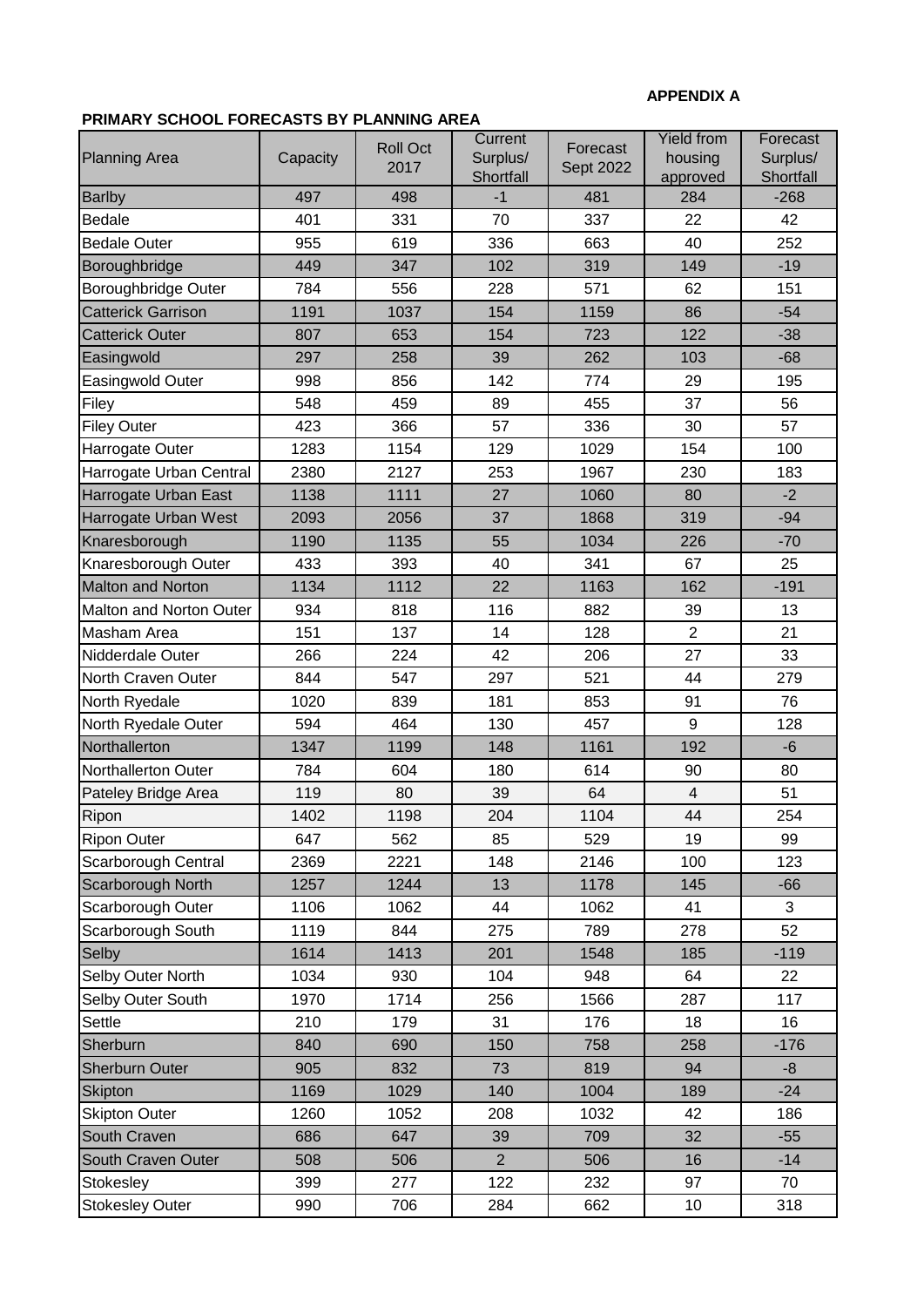| 1196  | 1052  | 144  | 870   | 41             | 285    |
|-------|-------|------|-------|----------------|--------|
| 581   | 383   | 198  | 335   | 13             | 233    |
| 658   | 576   | 82   | 561   | 9              | 88     |
| 244   | 247   | $-3$ | 257   | $\overline{4}$ | $-17$  |
| 707   | 613   | 94   | 620   | 203            | $-116$ |
| 929   | 845   | 84   | 912   | 56             | $-39$  |
| 210   | 186   | 24   | 185   | 11             | 14     |
| 450   | 258   | 192  | 234   | 6              | 210    |
| 1178  | 851   | 327  | 776   | 106            | 296    |
| 946   | 662   | 284  | 561   | 2              | 383    |
|       |       |      |       |                |        |
| 49644 | 42759 | 6885 | 41507 | 5070           | 3067   |
|       |       |      |       |                |        |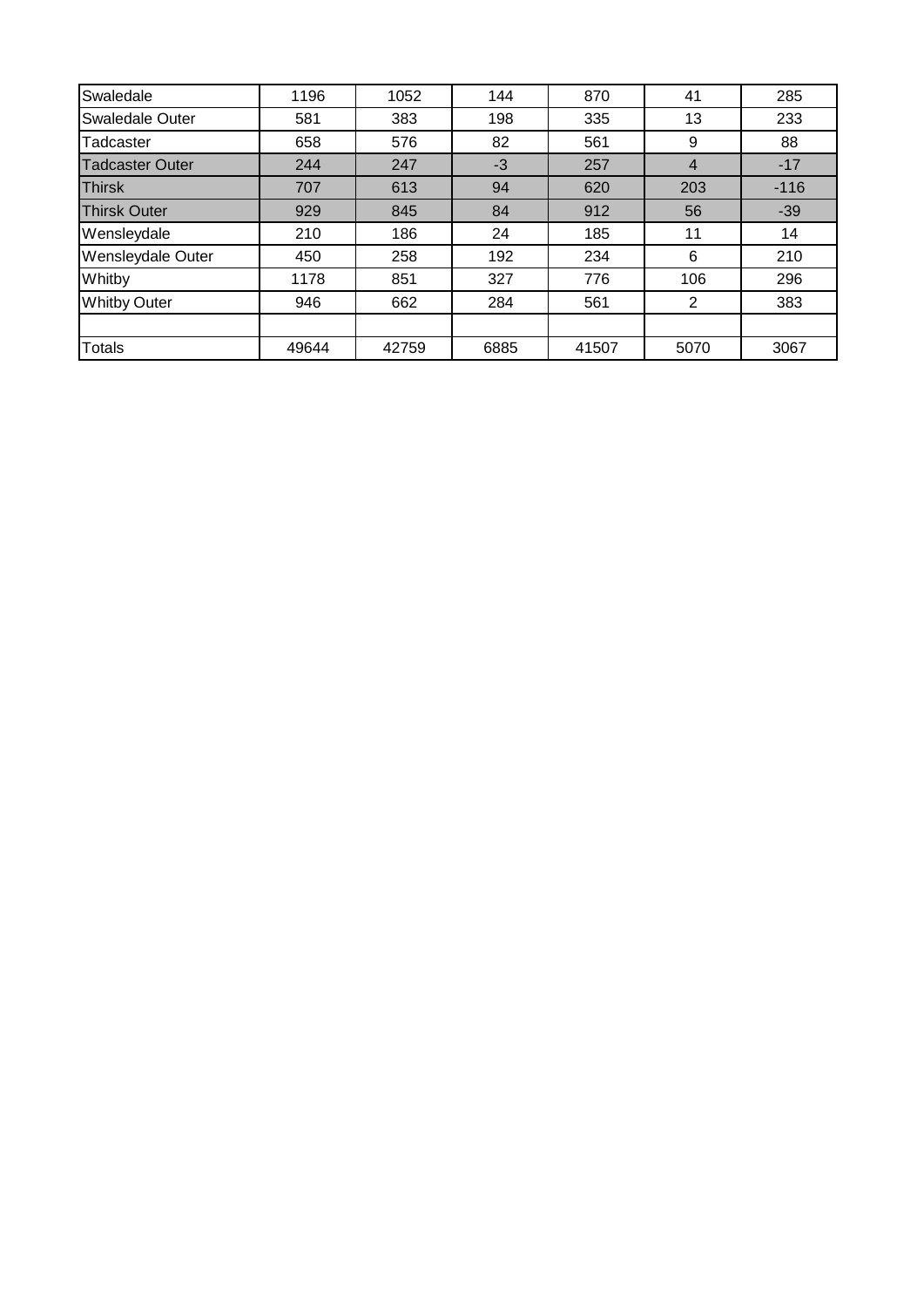#### **APPENDIX B**

## **SECONDARY SCHOOL PUPIL FORECASTS BY PLANNING AREA**

| LOONDANT JOHOOL FOHL FONLOAJIJD FEANI |          | <b>Roll October</b> | Current<br>Surplus/ | Forecast         | Yield from<br>housing | Forecast<br>Surplus/ |
|---------------------------------------|----------|---------------------|---------------------|------------------|-----------------------|----------------------|
| <b>Planning Area</b>                  | Capacity | 2017                | Shortfall           | <b>Sept 2022</b> | approved              | Shortfall            |
| <b>Bedale and Rural</b>               | 935      | 541                 | 394                 | 535              | 26                    | 374                  |
| Boroughbridge                         | 785      | 568                 | 217                 | 538              | 109                   | 138                  |
| Catterick                             | 925      | 480                 | 445                 | 614              | 107                   | 204                  |
| <b>Central Ryedale</b>                | 1910     | 1569                | 341                 | 2070             | 102                   | $-262$               |
| Easingwold and Rural                  | 1390     | 760                 | 630                 | 697              | 67                    | 626                  |
| Filey                                 | 840      | 419                 | 421                 | 415              | 35                    | 390                  |
| Harrogate and Rural                   | 7867     | 7928                | $-61$               | 8340             | 380                   | $-853$               |
| Knaresborough                         | 1759     | 1519                | 240                 | 1523             | 152                   | 84                   |
| Mid Craven                            | 2833     | 2365                | 468                 | 2176             | 118                   | 539                  |
| North Craven                          | 719      | 592                 | 127                 | 571              | 32                    | 116                  |
| North Ryedale                         | 1755     | 1526                | 229                 | 1525             | 46                    | 184                  |
| Northallerton                         | 2079     | 1103                | 976                 | 1160             | 149                   | 770                  |
| <b>Ripon and Rural</b>                | 1714     | 1609                | 105                 | 1740             | 32                    | $-58$                |
| Scarborough                           | 4765     | 3231                | 1534                | 3437             | 290                   | 1038                 |
| Selby Secondary                       | 3570     | 2558                | 1012                | 2833             | 426                   | 311                  |
| <b>Sherburn and Tadcaster</b>         | 2753     | 2269                | 484                 | 2658             | 189                   | $-94$                |
| South Craven                          | 1766     | 1750                | 16                  | 1926             | 25                    | $-185$               |
| <b>Stokesley and Rural</b>            | 1360     | 1189                | 171                 | 1094             | 56                    | 210                  |
| Swaledale                             | 2196     | 1853                | 343                 | 1904             | 22                    | 270                  |
| <b>Thirsk and Rural</b>               | 1242     | 922                 | 320                 | 1168             | 142                   | $-68$                |
| Wensleydale                           | 540      | 393                 | 147                 | 327              | 9                     | 204                  |
| Whitby and Rural                      | 2129     | 1264                | 865                 | 1253             | 56                    | 820                  |
|                                       |          |                     |                     |                  |                       |                      |
| <b>Totals</b>                         | 45832    | 36408               | 9424                | 38504            | 2570                  | 4758                 |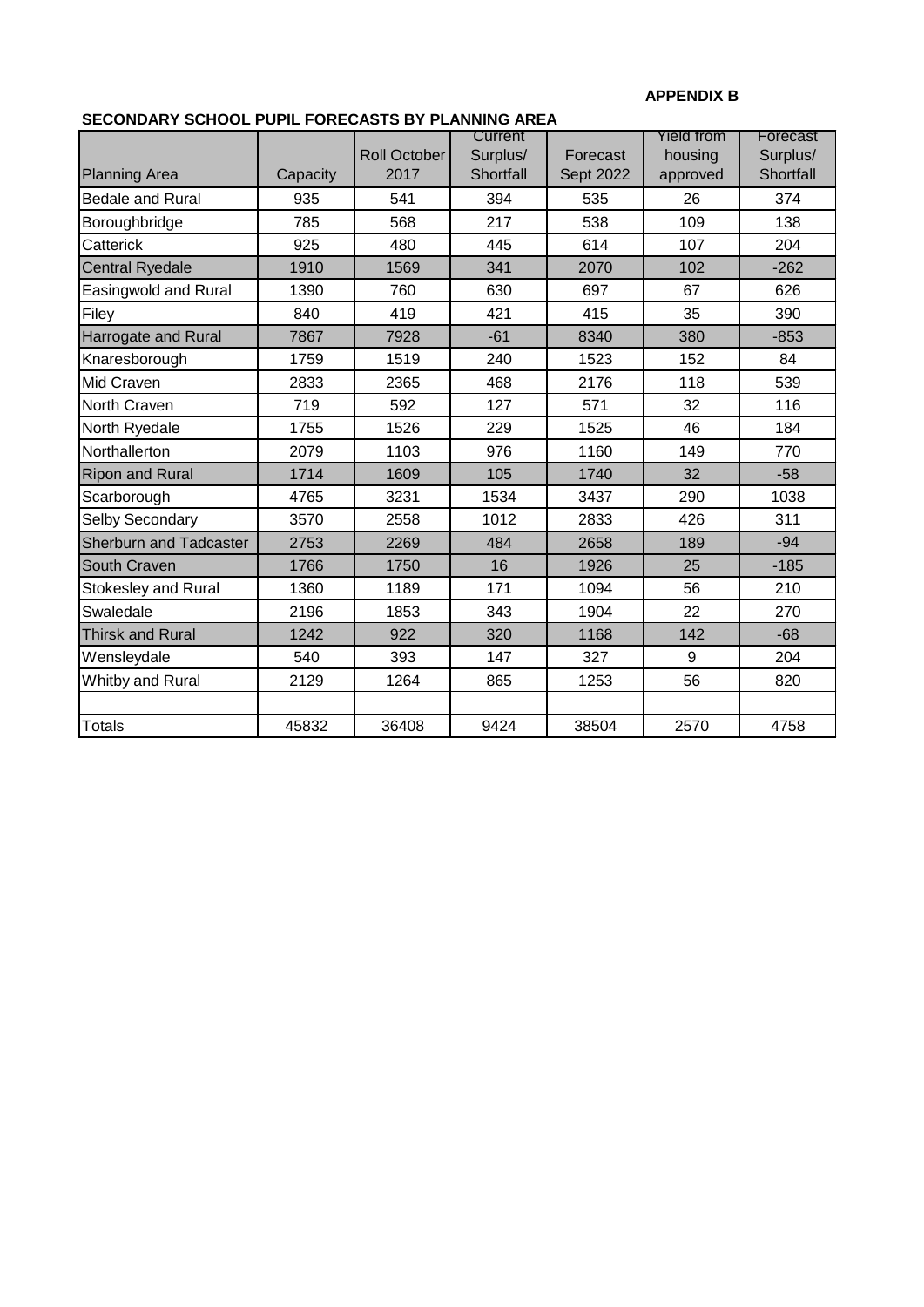Proposals for meeting the demand

| <b>Primary Planning Area</b>      | Forecast<br>additional<br>places<br>needed by<br>2022/23<br>including<br>housing<br>yield | Proposed solution                                                                                                                                                                                  |
|-----------------------------------|-------------------------------------------------------------------------------------------|----------------------------------------------------------------------------------------------------------------------------------------------------------------------------------------------------|
| <b>Barlby</b>                     | 270                                                                                       | 200 of these places relate to Olympia Park<br>which has stalled. Barlby Bridge CP would be<br>relocated and enlarged if required. Barlby CP<br>to be expanded.                                     |
| Boroughbridge                     | 19                                                                                        | Shortfall situation only arises from approved<br>housing (Kirby Hill catchment) - monitoring<br>pace of development before deciding on<br>proposal.                                                |
| <b>Catterick Garrison</b>         | 54                                                                                        | 420 place new Free School in development by<br>ESFA for 2019/20 (phased opening)                                                                                                                   |
| <b>Catterick Outer</b>            | 38                                                                                        | Monitor likely impact of new Free school                                                                                                                                                           |
| Easingwold                        | 68                                                                                        | Easingwold CP to be expanded. Additional<br>land will be required.                                                                                                                                 |
| Harrogate town (East and<br>West) | 96                                                                                        | Several primary schools under consideration<br>for expansion. Agreements in place for<br>education land for two additional primary<br>schools for longer term                                      |
| Knaresborough                     | 70                                                                                        | Bid to be submitted for a Free School if a<br>continuing programme is confirmed by the<br>Government (Manse Farm)                                                                                  |
| Malton/Norton                     | 191                                                                                       | Norton CP has been expanded onto second<br>site. Expansion plan in progress for Malton St<br>Mary's. Further places will depend on Local<br>Plan approvals for Malton and Norton                   |
| Northallerton                     | 6                                                                                         | Under review - potentially bid to be submitted<br>for a Free School if a continuing programme is<br>confirmed by the Government.                                                                   |
| Scarborough North                 | 66                                                                                        | Possible new school at East Of Lancaster<br>Way or expansion of an existing school                                                                                                                 |
| Selby town                        | 119                                                                                       | Staynor Hall to take on full year groups. Selby<br>CP to be expanded.                                                                                                                              |
| Sherburn town                     | 176                                                                                       | Sherburn Athelstan has been significantly<br>expanded. Feasibility for expansion of<br>Sherburn Hungate underway.                                                                                  |
| Sherburn outer                    | 8                                                                                         | Shortfall situation only arises from approved<br>housing (Kirk Fenton catchment) so<br>monitoring pace of development                                                                              |
| Skipton town                      | 24                                                                                        | Potential for expansion at Greatwood CP but<br>difficult and expensive. Wholly new sites to be<br>required to support local plan housing.<br>Consideration of future use for Skipton Ings<br>site. |